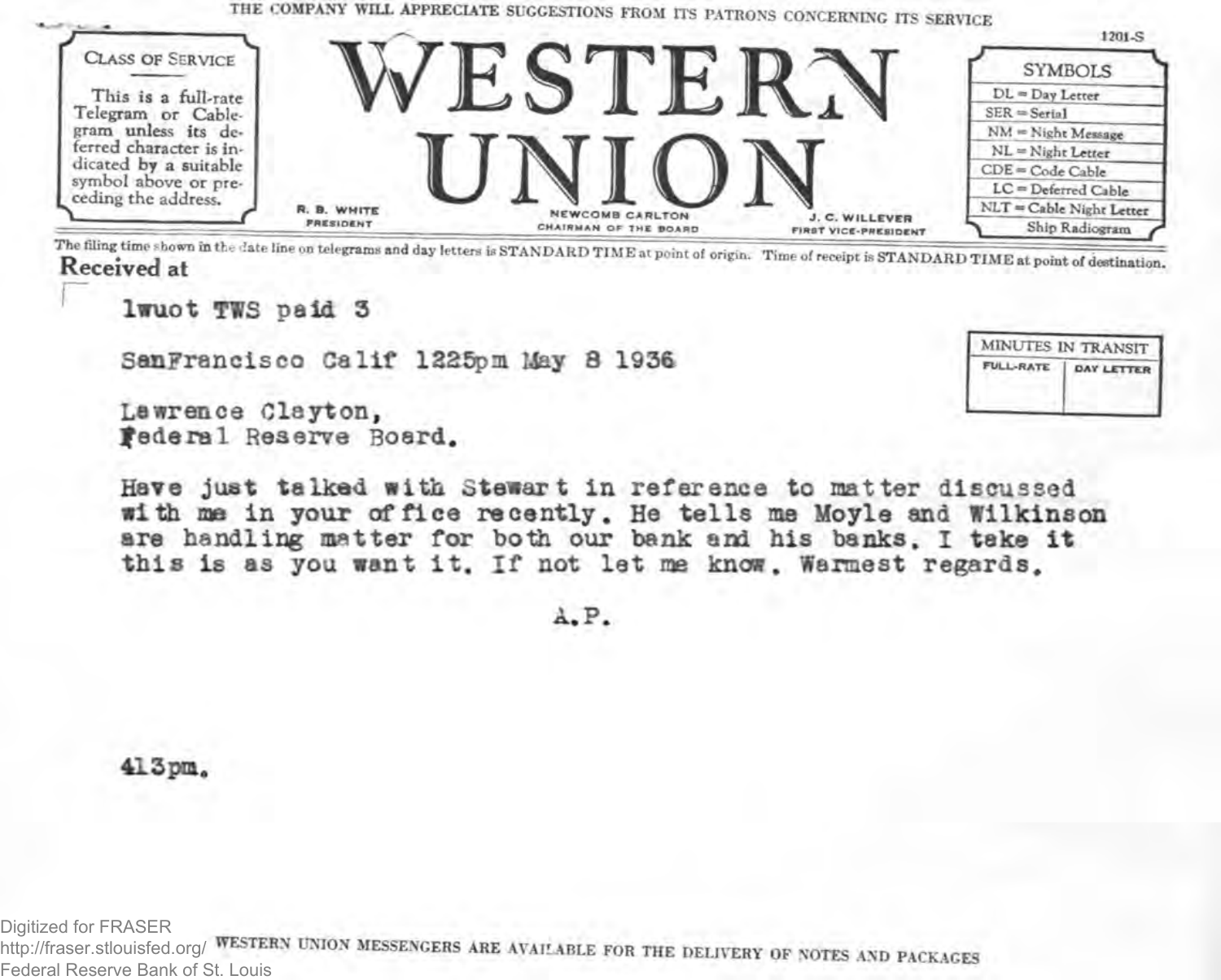May 14, 1956

Mr. A. P. Giannini Bank of America 1 Powell Street San Francisco, California

Dear Mr. Giannini:

After reading the copy of your radio address delivered at Washington on your recent visit, I think you are deserving of a lot of praise. Showing how keenly you feel that the administration has in fact saved the banking structure from disaster, your remarks while appreciative and complimentary impress me as being impartial and temperate, It is certainly to he regretted that more of the bankers who are occupying high places do not express themselves as temperately as you do. But alas, there are too many Nicholses, Adamses and Zimmermans in the country who scream instead of speak.

Your wire of last Friday is much appreciated, but I am a little bit concerned that you might have thought I was asking favors for my friends here. I had simply told these people that if I had occasion X would inquire **purely** as a matter of information whether Mr. Stewart had spoken to you. You will recall that you had not heard of the suggestion but thought perhaps Mr. Stewart had spoken to your son Mario about it. There is evidently still some misunderstanding, as your wire indicates that both your bank and the Joint Stock Land Bank were joining in the case, whereas I am advised that the Bank of America is not involved in this case. Perhaps you were referring to the mortgage company which I understand is one of the petitioners. 1 appreciate very much the very kind consideration which prompted your wire, but I would not presume for a moment to make any request in a matter of the kind under discussion.

Digitized for FRASER http://fraser.stlouisfed.org/ Federal Reserve Bank of St. Louis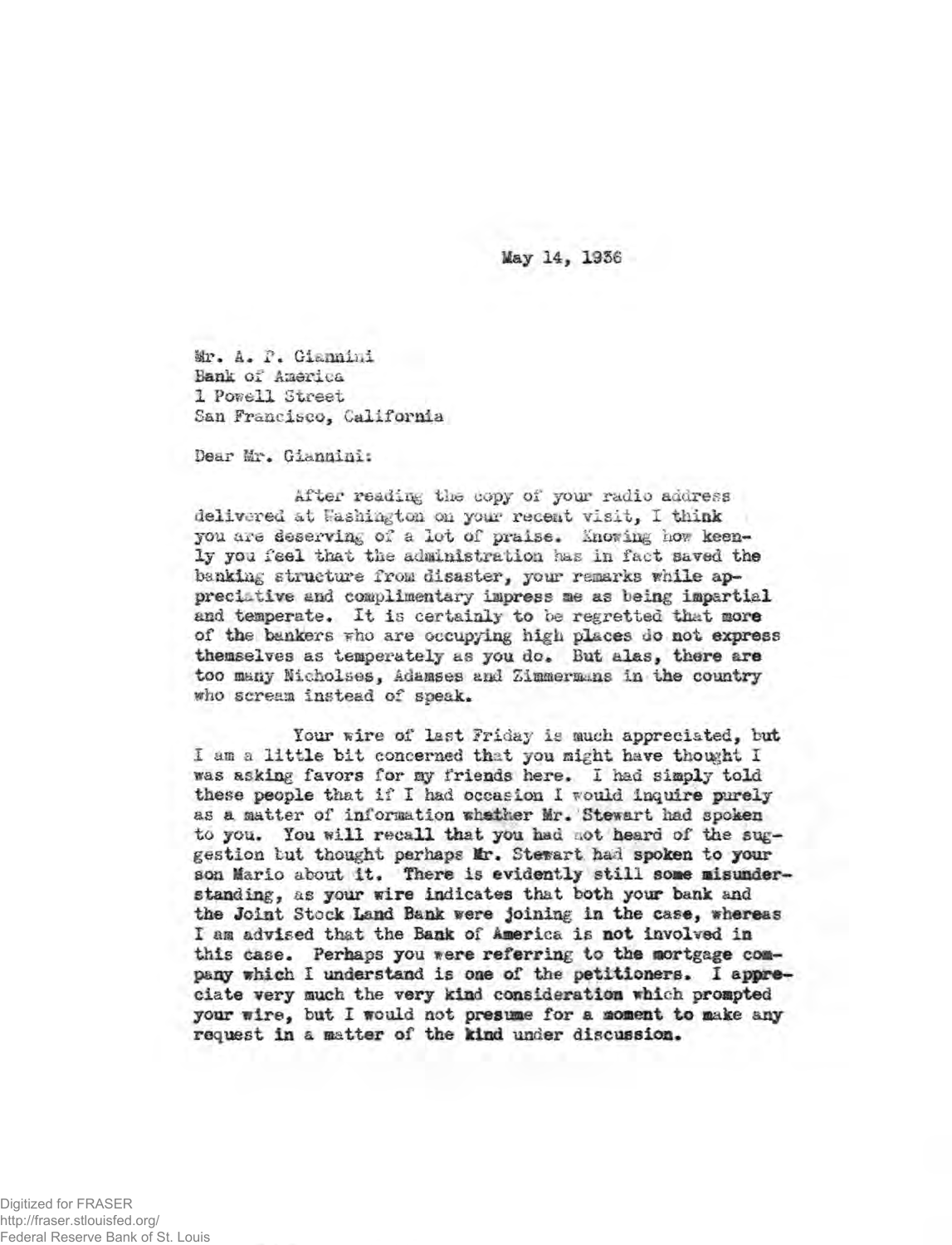**Mr. A. P. Giannini - 2**

**Recently I have been discussing the features of the pending tax bill,'including the effect upon bank** holding companies. While I do not pretend to know all **the implications, 1 am advised that the bill places a very heavy burden on so-called second story holding companies. Knowing that Transaaerica is tiro steps removed from the operating bank affiliates, I am wondering whether the tax bill will require any realignment of your holding company structure.**

**With kindest personal regards, I am**

Tours sincerely,

**Larrence Clayton**

LC/fgr